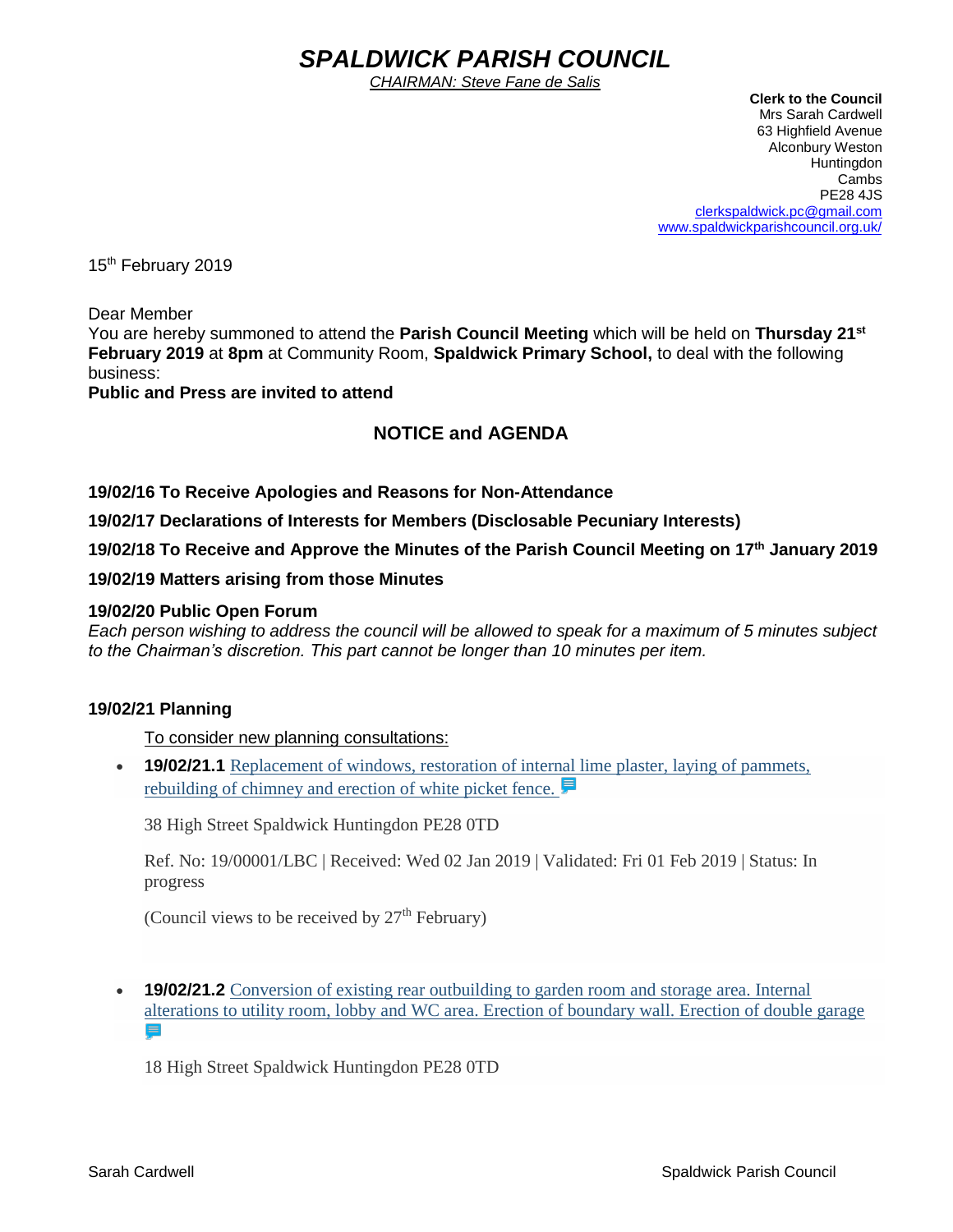Ref. No: 19/00013/LBC | Received: Fri 04 Jan 2019 | Validated: Fri 01 Feb 2019 | Status: In progress (Council views to be received by  $26<sup>th</sup>$  February)

**19/02/21.3** Conversion of existing rear outbuilding to garden room and storage area. Internal [alterations to utility room, lobby and WC area. Erection of boundary wall. Erection of double garage.](https://publicaccess.huntingdonshire.gov.uk/online-applications/applicationDetails.do?keyVal=PKSZY2IKIVO00&activeTab=summary)  E

18 High Street Spaldwick Huntingdon PE28 0TD

Ref. No: 19/00012/HHFUL | Received: Fri 04 Jan 2019 | Validated: Fri 01 Feb 2019 | Status: In progress

(Council views to be received by  $26<sup>th</sup>$  February)

• **19/02/21.4** Development of a pair of semi detached houses

Land East Of Ivy House High Street Spaldwick

Ref. No: 19/00211/FUL | Received: Mon 04 Feb 2019 | Validated: Mon 04 Feb 2019 | Status: In progress

(Council views to be received by  $1<sup>st</sup> March$ )

### • **19/02/21.5** [Single storey rear extension.](https://publicaccess.huntingdonshire.gov.uk/online-applications/applicationDetails.do?keyVal=PMX031IKJO700&activeTab=summary)

16 Burton Way Spaldwick Huntingdon PE28 0YY

Ref. No: 19/00283/HHFUL | Received: Thu 14 Feb 2019 | Validated: Mon 18 Feb 2019 | Status: In progress

(Council views to be received by  $13<sup>th</sup>$  March)

#### Determined by planning authority:

none

#### **19/02/22 Finance**

**19/02/22.1** Expenditure for approval 21st February 19:

C and I W Harriman £89.10 Purchase of Henry vacuum

- S Fane de Salis £43 Purchase of key lock
- S Cardwell £2.25 expenses (missed from last claim)

**19/02.22.2** Clerks wages £180.70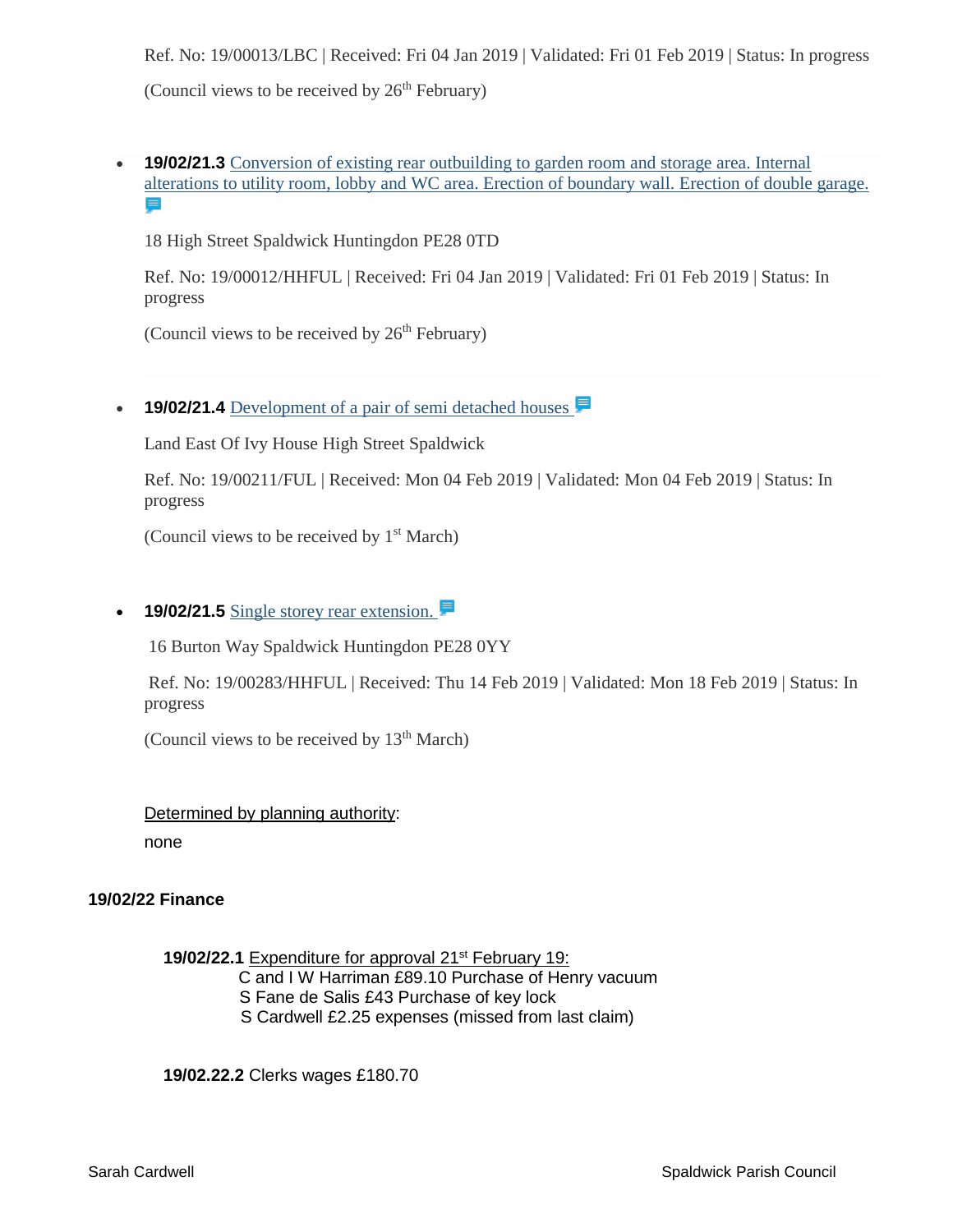HMRC £43.80 Expenses £2.25

**19/02/22.3** Cambs ACRE membership renewal- overdue £57.00 subscription for the coming year

 **19/02/22.4** Cambs County Council invoice for Street Lighting- Street Lighting Energy for Spaldwick Parish Council for the period 01/10/17 to 30/09/18. £54.94. Payment due date: 10/03/2019.

 **19/02/22.5** Precept confirmation email

| Thank you for your Notified Precept of:                 | £10405 |
|---------------------------------------------------------|--------|
| Tax Base for Area (Equated number of Band D Properties) | 251    |
| Band D Charge (to cover Local Council Precept)          | £41.45 |

**19/02/22.6** Progress Monitoring Form for Grants Officer from Cambs Community Foundation

## **19/02/23 General Data Protection Regulation (GDPR) to consider:**

**19/02/23.1** Social Media and Electronic Communication Policy

 **19/02/23.2** Information & Data protection Policy

 **19/02/23.3** List of documents for Retention or Disposal

 **19/02/23.4** Subject Access Request Form

 **19/02/23.5** Consent Form

 **19/02/23.6** Privacy Notice Staff, Councillors and Role Holders

 **19/02/23.7** General Privacy Notice

 **19/02/23.8** Data Audit Schedule/ Mapping

 **19/02/23.9** Cyber Security Checklist

 **19/02/23.10** Security Incident Response Policy

#### **19/02/24 Assets – Provision/Maintenance**

**19/02/24.1** Monthly Ferriman Road Play Area's Inspection- no action to take until we prepare a painting schedule**.** Hedges around open space and play area

**19/02/24.2** Providers for Playground Inspections (correspondence from David Bracey Play Safety Inspections & Emily at Playforce

**19/02/24.3** Wicksteed Match-Funding caption competition

**19/02/24.4** Listing of Spaldwick War Memorial confirmed by Historic England